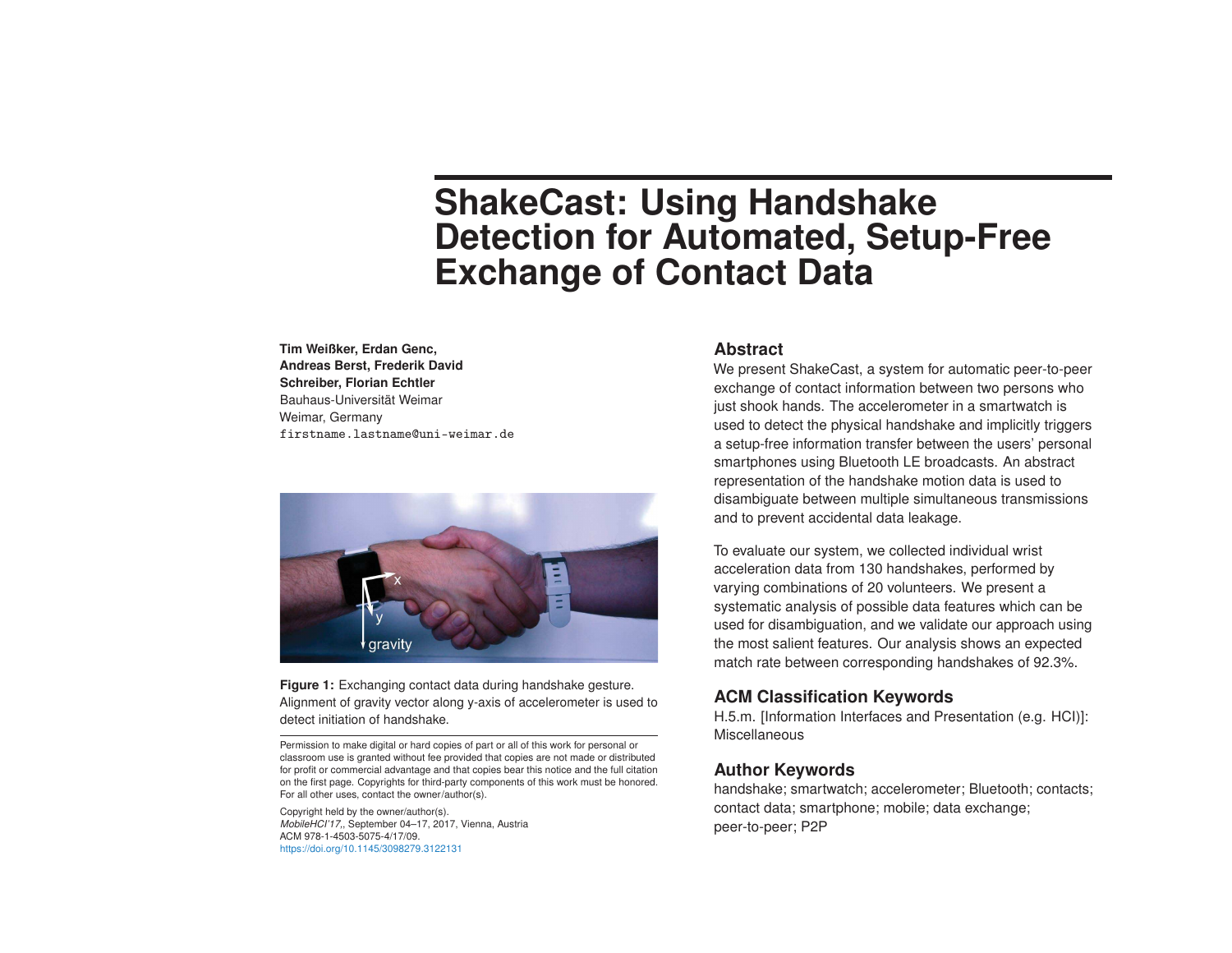# **Introduction**

Exchanging contact information is a mundane task that people have attempted to simplify for centuries, first through physical items such as business cards and, more recently, through technological means such as data transfer via smartphones. For example, many modern mobile devices are capable of directly exchanging contact data when held back-to-back through an integrated NFC transceiver. Nevertheless, all these methods still require active participation of the user, which may become burdensome when many contacts are made in a context such as a business fair or conference.

However, it is customary in many cultures to briefly shake hands with the other person upon meeting. Based on this custom, we present ShakeCast, a system which uses the handshake as an implicit trigger to broadcast a small, user-selected information snippet containing contact information. An off-the-shelf smartwatch is used as a wrist-worn sensor to detect the motion made by the users' hands, and a regular smartphone then broadcasts the contact snippet to other devices within reception range while at the same time listening for the peer device's transmission. Note that in a scenario such as a business meeting, several handshakes may take place simultaneously within close proximity to each other. To ensure that contact data is only exchanged with those persons the user actually shook hands with, the broadcast data is hashed with a feature vector extracted from the motion data itself.

## **Related Work**

The growing popularity of smartwatches allows for a variety of novel system interaction modalities like the recognition of and response to motion gestures. The *Office Smartwatch* [3], for example, recognizes hand turns to lock and unlock doors or knocking gestures to virtually announce the presence of a person in front of the door. Wilkinson et al. use a smartwatch to augment touch gestures on a tablet with additional degrees of freedom [11]. Xu et al. [13] have shown that gesture recognition with watches works even for finger gestures, while WatchMI [14] uses IMU data to augment touches on the watch with additional information such as pressure. Motion data can also be maliciously exploited to reconstruct text written on a whiteboard [1], typed PINs on the phone [9] or typed text on a keyboard [10].

The concept of gesture-based exchange of contact information was proposed by Hinckley [6] and first demonstrated with iBand [7], a custom bracelet-like device that is able to detect up-and-down movements and to exchange information via built-in infrared sensors. The ShakeOnit system [4] is capable of detecting various two-sided greeting gestures by using data gloves. Strategies for detecting handshakes using smartwatches combined with a subsequent data exchange have been shown by Augimeri et al. [2] and Wu et al. [12]. However, these strategies need the full accelerometer data of the other participating device to make a decision and hence require a pre-existing network connection between the devices. SyncTap by Rekimoto [8] purely relies on timing information of a simultaneous button press to pair two devices on the same network.

A promising approach to handshake-triggered data exchange was presented by Aimee Ferouge [5], who introduced peakmaps to resolve ambiguities when more than a single pair of people shake hands in close proximity. Although this doesn't require the full accelerometer data of the other side, there still is the need for an initial data exchange before decisions can be made. In our system, we aim at making all decisions about detection and disambiguation locally, i.e. without any accelerometer data from other devices.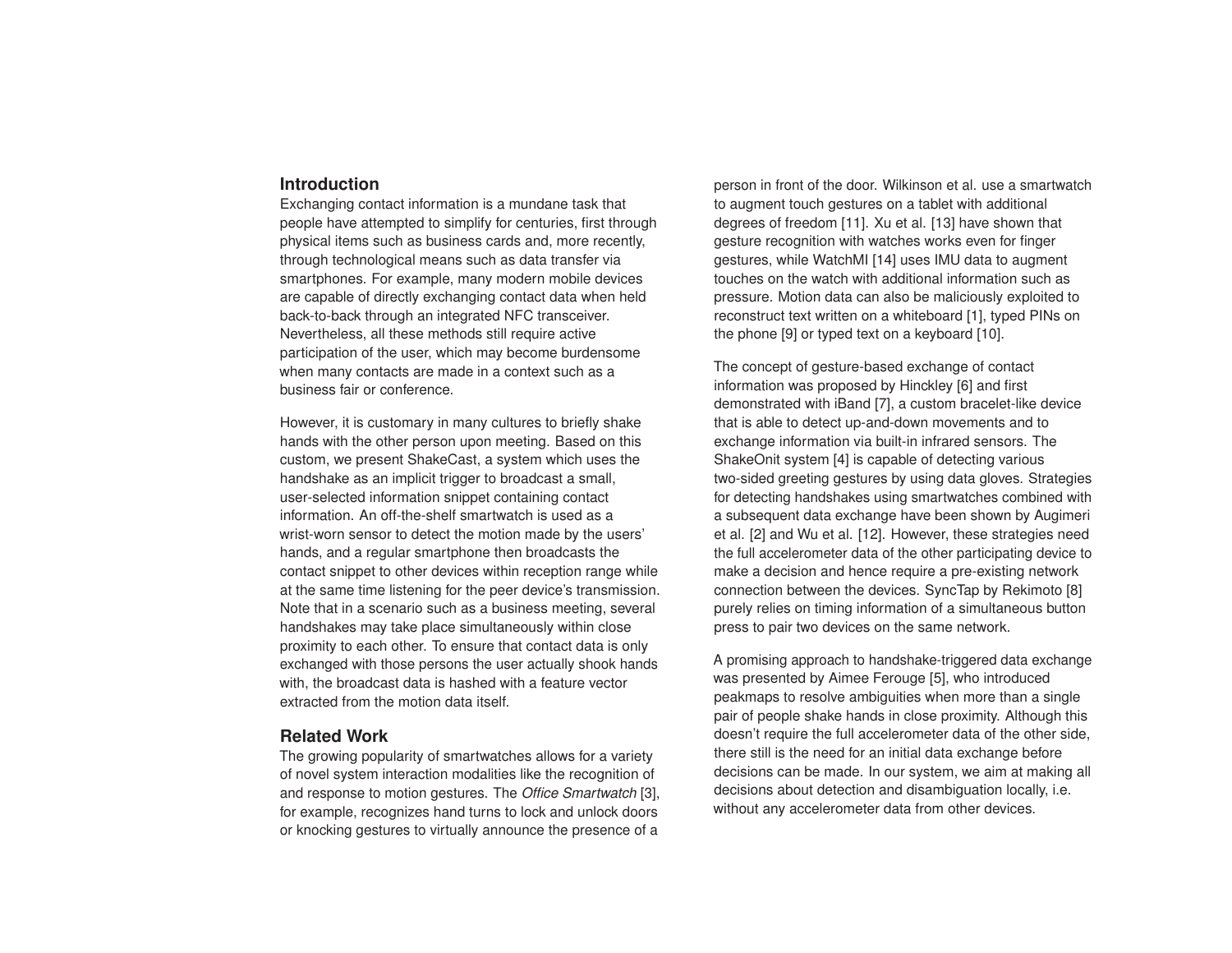# **ShakeCast**

Our system was designed to combine and improve the characteristics of the works presented above. In particular, ShakeCast should be able to: a) detect handshakes using commodity smartwatches without any custom hardware modifications, b) correlate matching handshakes based on locally available data only (i.e. no prior data exchange), c) exchange contact information when a matching handshake was successfully detected - without the need for any additional infrastructures (peer-to-peer), and d) disambiguate between multiple arriving contact data from people in close proximity.

We used two LG G Watches running Android Wear 1.5 as wearable sensors and paired each to a corresponding smartphone. In our test setup, we used two Motorola Moto E (2nd generation) running Android 6.0 as peer devices. The smartphone and the smartwatch were connected via Bluetooth LE using the Android Wear framework. The smartphones exchange contact data via BTLE advertisements.

#### *Handshake Detection*

During an initial video analysis, we found that a typical handshake consists of three consecutive phases. In the *invitation* phase, one of the participants raises the forearm to a horizontal orientation with the hand being open. Accepting the invitation, the partner performs the same arm movement and grabs the inviting hand. Then, the *oscillation* phase follows, where both partners move their hands up and down. Eventually, in the *finalization* phase, the hands are released and the forearms of both participants move back to their initial positions.

In our system, we use these distinct phases to automatically detect a handshake using the accelerometer data of a commodity smartwatch worn at the wrist of the shaking hand. As also illustrated in figure 1, the gravity component of the accelerometer data shifts mostly to the y-axis in the invitation phase and back out in the finalization phase. These events serve as start and end triggers for the deeper analysis of accelerometer data recorded between the trigger events, which will be referred to as a data packet. The exact gravity force threshold for the y-axis was set to  $7m/s^2.$  This approach allowed us to reduce the battery consumption by discarding irrelevant gestures directly on the smartwatch. A lower sample rate could also be used before initiation to further conserve power.

To detect the characteristic handshake oscillation movement on the y-axis, we move a window of width  $w$  through the data values and check for acceleration values of a minimum intensity  $i_{min}$ ; if the longest streak of these positive windows exceeds a threshold of  $n$ , a handshake was detected in this data packet. Using the aforementioned hardware operating at 100 Hz, we empirically found  $w = 20$ ,  $i_{min} = 15m/s^2$ and  $n = 6$  to be suitable values. In order to reduce the analysis effort for data packets triggered accidentally by non-shake motions, we require an incoming packet to be between a minimum ( $l_{min} = 100$ ) and maximum sample length  $(l_{max} = 700)$ , i.e. between 1 and 7 seconds.

For the handshake matching mechanism explained below, we require a reliable labelling of the oscillation region's start within the analyzed data packet. To this end, we use the first minimum or maximum after the start of the first positive window. Figure 2 shows an exemplary handshake plot, in which the longest positive window streak and the first local minimum within it is visualized.

#### *Peer-to-Peer Data Exchange*

When a handshake was detected, the system exchanges contact data between the two smartphones using Bluetooth Low Energy due to its ability to broadcast small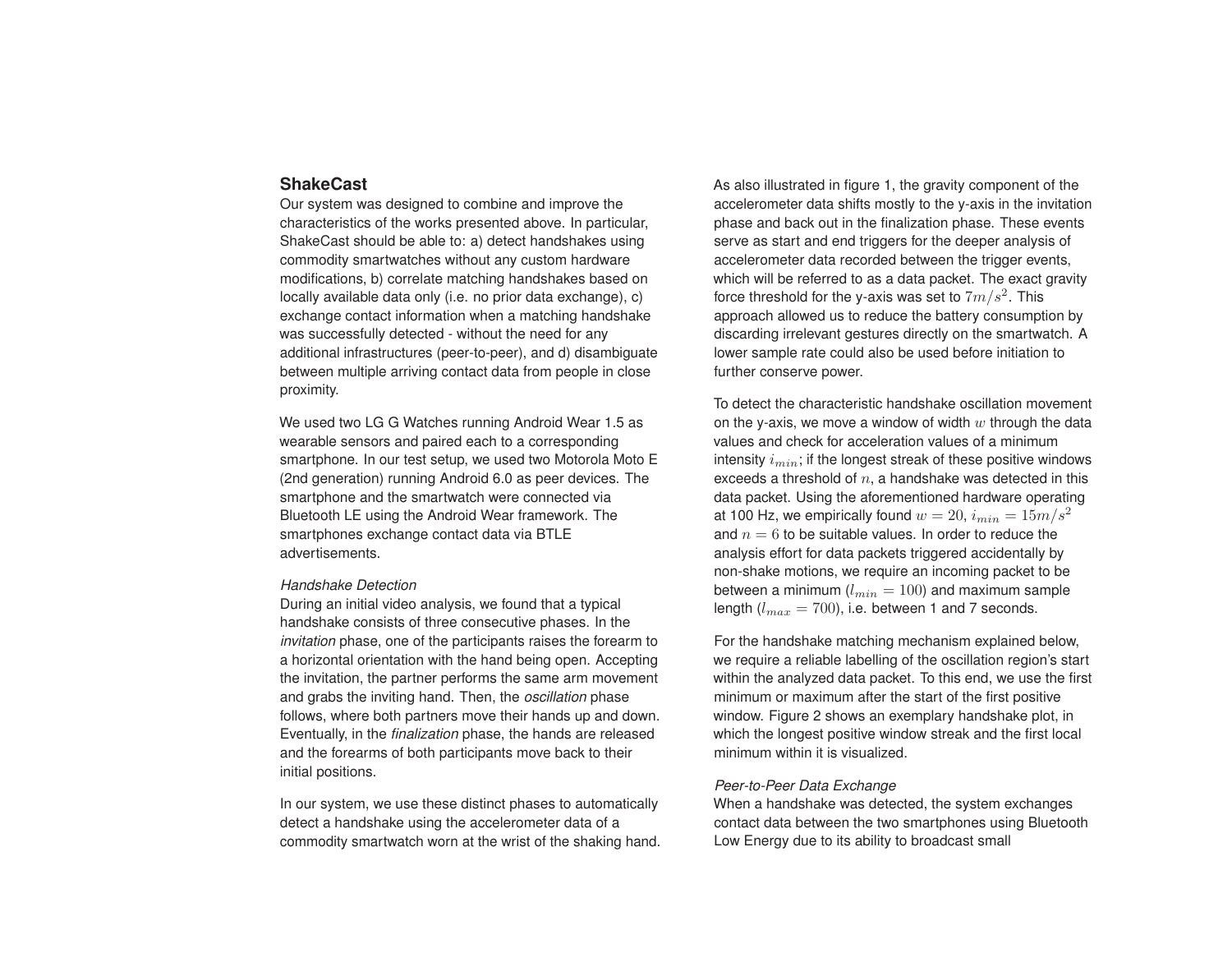

**Figure 2:** An exemplary y-acceleration plot of a handshake from both participants. The red (outer) lines indicate start and end of the longest positive window streak; the blue (inner) line is the first local extremum within this extracted range.

advertisement packets to all nearby devices without any prior setup. A user-configured URL (e.g. pointing to the user's homepage or business profile) is shortened using the bit.ly service to account for the highly restricted payload size of at most 31 bytes in the advertisement broadcast, and is then sent out to peer devices as manufacturer-specific data with a custom payload ID. At the same time, each device listens for incoming broadcasts with matching payload ID and saves the received URL into a list of recent contacts while indicating successful reception through a brief vibration.

However, when multiple pairs of people are shaking hands in close proximity, a single mobile device may receive several broadcasts, i.e. also contacts of people that the owner did not actually shake hands with. To address this issue, we use the features described in the next section to derive a code with which the payload is hashed (using XOR) before being sent to the other devices. Ideally, only the device with the

matching handshake data can reconstruct this code and therefore decode the payload. Please note that this is just a disambiguation mechanism and must not be considered an encryption in the cryptographic sense. However, since the intended usage of our system is to only transfer publicly-available data such as the user's homepage URL, this does not pose a major privacy issue (although some form of contact network analysis may be possible nevertheless).

We briefly evaluated wireless signal strength as an alternative disambiguation mechanism. However, even preliminary tests showed that the physical distance itself has far less influence on the weak BTLE signal than other confounding factors, such as placement of the phone in the front or back pocket, body orientation etc. We therefore focused on the feature-based approach described below.

#### *Handshake Matching*

As a data basis for our analysis, we collected data from 130 handshakes among varying combinations of 20 volunteers. Both participants wore the smartwatch on their dominant hand, and all data between the start and end labels were logged on the smartphone, resulting in 260 unique acceleration traces. In order to generate the same code for hashing on both devices out of slightly different acceleration curves, we need to determine features which behave similar, given two related sets of accelerometer data (x- ,y-, and z-axis over a data packet identified by the algorithm described above). We considered the Fast Fourier Transformation (FFT) of the signal as most important set of features because of its time invariant and noise filtering properties.

The features we take into consideration are a variety of FFT values, the mean value of the signal and the amount of zero crossings for the data obtained in the handshake window. For an exemplary FFT window size of 65, we denote the resulting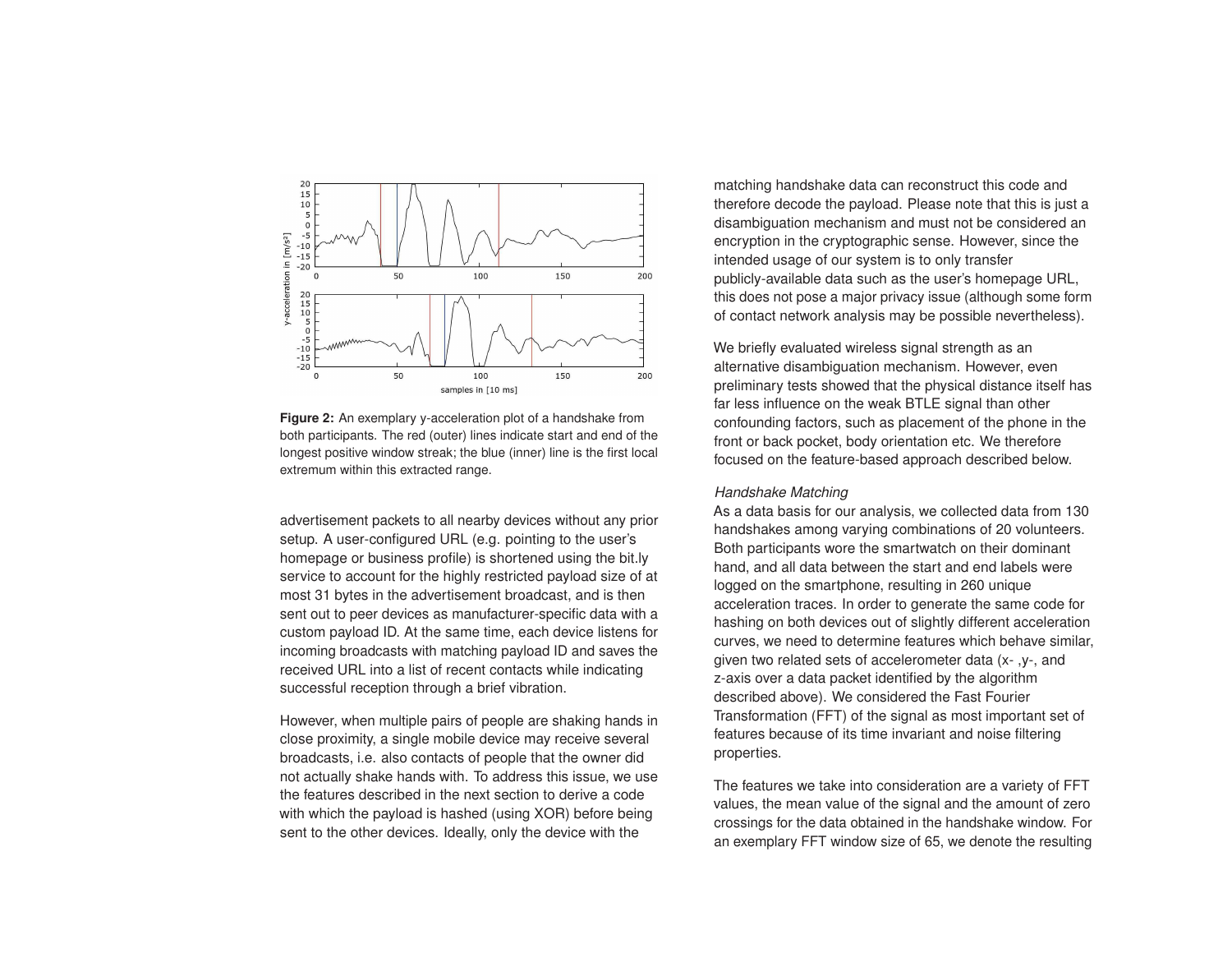32 distinct FFT values for the seven channel combinations as  $FFT_{i0}$  to  $FFT_{i31}$  for  $i \in \{X, Y, Z, XY, XZ, YZ, XYZ\}$ , where  $XY$  is the magnitude of the (combined) accelerometer channels:  $XY_j = \sqrt{x_j^2 + y_j^2}.$ 

Due to inherent noise, the data packets for two matching handshakes will have different length. We address this by using a fixed window size for feature extraction. An optimal window size can be estimated by iterating through variable window sizes and looking for maximum correlation in our sample data. We evaluated window sizes in the range between 50 and 100 samples with a step size of 5. The lower bound was chosen to get a representative sample of the oscillation phase and not only one peak, the upper bound so that not too much non-handshake data will be taken into account. The latter would happen if the oscillation phase were shorter than the window size.

To analyze the data, we generated virtual instances of handshakes by combining all the individual data recordings in pairs and looking at the difference in feature values. 260 individual traces combine into  $\frac{n(n-1)}{2} = 33670$  instances, 130 matching and 33540 non-matching. If multiple non-matching instances were generated where the handshake partners were the same persons, we removed all but one instance to avoid biasing the data towards specific persons. This information was only partly available, resulting in a total number of 16589 non-matching instances.

The goal was now to find the features that are most suitable to correctly classify the instances regarding their target classes. A perfect feature will have a minimal difference within in the set of matching and maximal difference within the set of non-matching instances. To measure this quality, we used the Pearson product-moment correlation coefficient, also called Pearson's r, between the individual feature and

the target vector. After running our analysis on the sample data, we found the highest importance for the features of  $FFT_{Y2}, FFT_{Y3}$  and  $FFT_{XYZ0}$  with a window size of 65 (i.e. 0.65 seconds), as illustrated in figure 3.



**Figure 3:** The three most important features, ordered by Pearson's r with their distribution of differences. Blue filled boxes show the difference distribution in the set of matching instances, red empty boxes in the set of non-matching instances.

Using these features, we created a simple encoding scheme that takes an incoming contact broadcast and a recent local handshake data packet. A successful decoding step shows that these are in fact data from one physical handshake, while a failure to decode shows they are part of different handshakes. We divide the value range of a feature into 7 equally sized successive regions (bins) and assign a bit sequence to each bin, which is simply the binary representation of the bin number. The concatenation of all bit sequences resulting from each feature value's bin is then used as a hash value to encode the data in the contact broadcast.

However, due to the large amount of noise present in the data, the local representation of the handshake may have sufficiently different feature values so that they fall into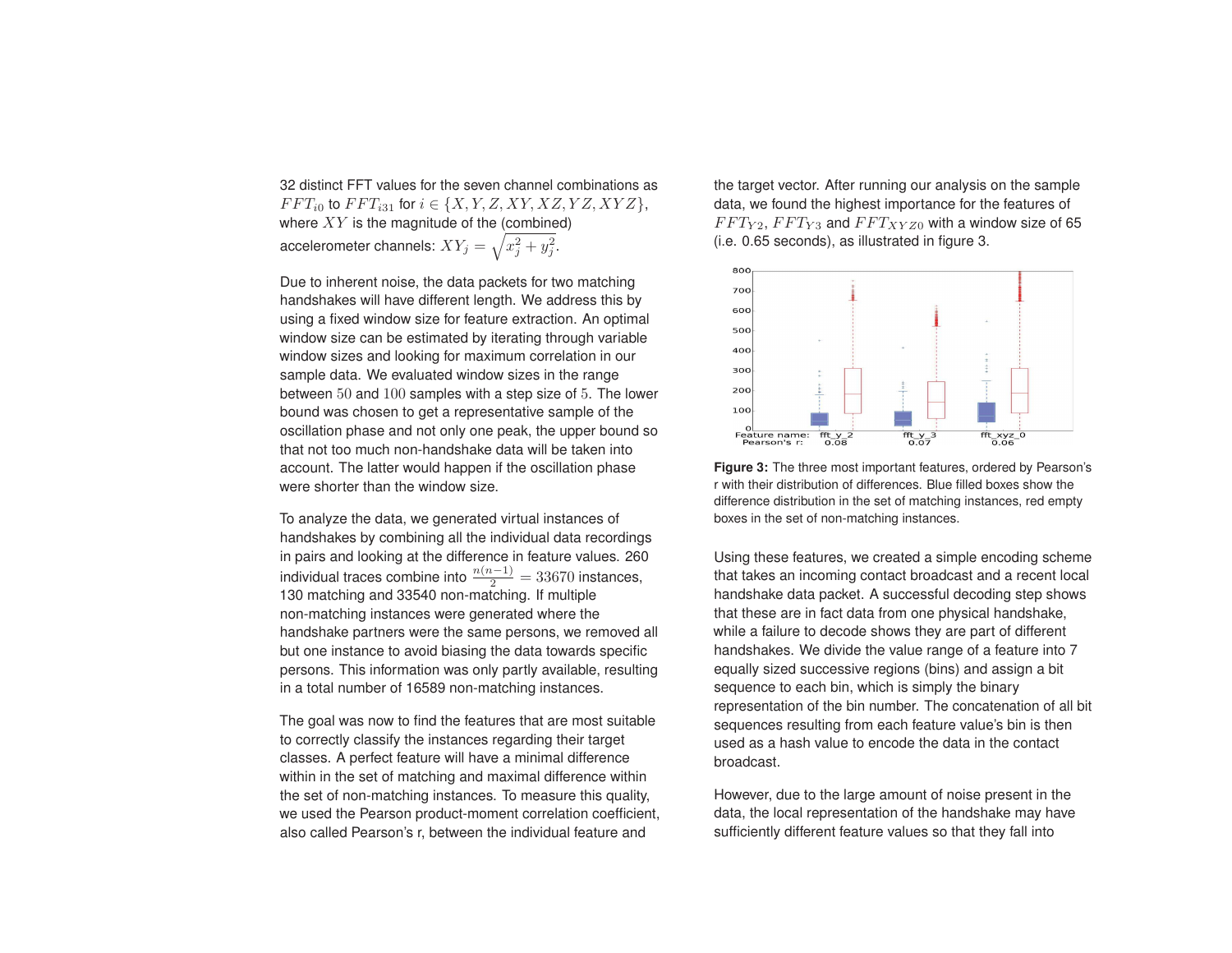different bins than those used in the broadcast, even if they have been computed from the same physical handshake. In order to allow for some margin of error, multiple hashes are generated by also considering one or more adjacent bins for each feature. If any hash succeeds in decoding the broadcast data (i.e. the result is a valid HTTP URL), it is accepted as a match. Consequently, the decoding can always take up to  $Dec_{max} = (2a+1)^{N_f}$  steps, where a denotes the accepted bin difference and  $N_f$  the amount of features we select. Fortunately, the computational cost of even multiple decoding attempts is negligible. Of course, this approach raises the false-positive rate, as discussed in the following section.

# **Evaluation**



**Figure 4:** Histograms showing the bin distance of the matching instances in blue and the non-matching instances in red for feature  $FFT_{Y2}$ .

As can be seen in figure 4, for the strongest feature  $FFT_{Y2}$ only about 50% of all actually matching shakes fall into the same bin, but the vast majority of the other matching pairs fall in an adjacent bin.Therefore, an accepted bin difference of at least 1 should be chosen. From a usability point-of-view, the worst case for the classifier would be a false negative, as the users would have to shake hands again to complete the

exchange. False positives, on the other hand, could be reduced using additional non-feature-based approaches such as evaluating Bluetooth signal strength.

|                  |          | Predicted |          |
|------------------|----------|-----------|----------|
| $N_f, a$         | Actual   | Positive  | Negative |
| $N_f = 2, a = 1$ | Positive | 76.15%    | 23.85%   |
|                  | Negative | 21.17%    | 78.83%   |
| $N_f = 3, a = 1$ | Positive | 57.69%    | 42.31%   |
|                  | Negative | 11.23%    | 88.77%   |
| $N_f = 2, a = 2$ | Positive | 96.92%    | 3.08%    |
|                  | Negative | 46.95%    | 53.05%   |
| $N_f = 3, a = 2$ | Positive | 92.31%    | 7.69%    |
|                  | Negative | 33.68%    | 66.32%   |

**Table 1:** Confusion matrices illustrating the proportions of (in-)correctly matched handshakes for varying amounts of selected features  $N_f$  and accepted bin difference  $a$ .

Table 1 shows us the different accuracies we can achieve for different a and  $N_f$  values where  $N_f$  follows the order of the most valuable attributes established in Figure 3. Using only the two most salient feature  $FFT_{Y2}$  and  $FFT_{Y3}$  provides nearly 77% true positive and 79% true negative matches with  $Dec_{max} = 9$  decoding steps (2 features with 3 possible bins each). Adding the third feature  $FFT_{XYZ0}$  further improves the true negative rate but reduces the true positive rate by roughly 20%, an undesirable result ( $Dec_{max} = 27$ ). Allowing a bin difference of two instead vastly reduces the false negatives rate. While this allows us to accept nearly all matches, we have more than doubled our false positive rate  $(Dec_{max} = 25).$ 

Using both bin difference  $a = 2$  and including the third feature gives us better values in true positives and in true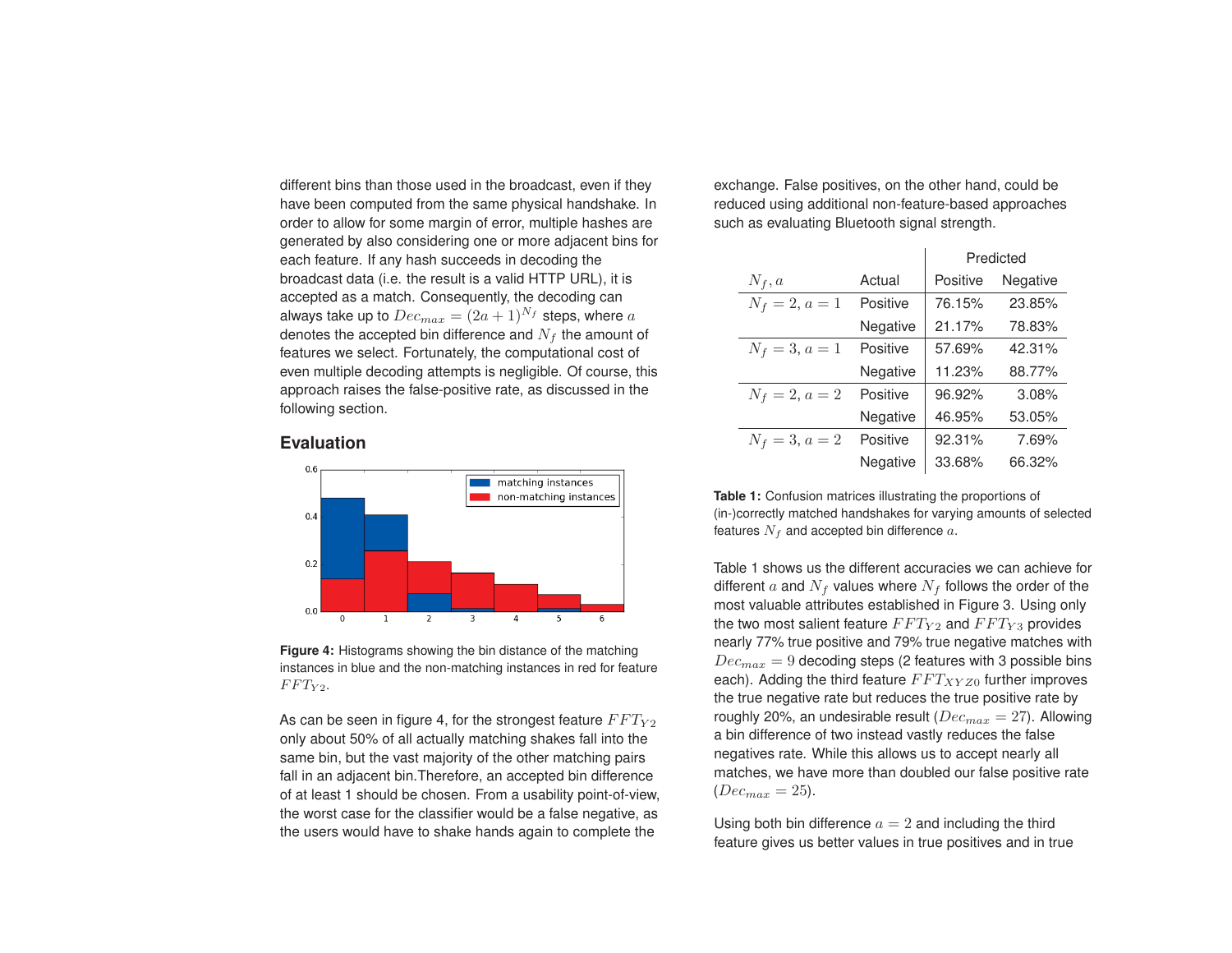negatives than both variants with  $a = 1$  and far better true negative values than with two features for 4% worse true positive values. This approach provides the best-balanced solution, although the decoding process for every received handshake will now take up to  $Dec_{max} = 125$  steps. However, even in the worst case with up to 125 iterations, the decoding process still takes only a negligible amount of time due to the tiny amount of encoded data.

# **Discussion & Future Work**

We have presented ShakeCast, a method to automatically exchange contact data between two persons shaking hands. We contribute a peer-to-peer approach to identify the correct handshake among multiple candidates, a method to encode contact data into space-constrained BTLE broadcasts, and an evaluation of our approach on a dataset of real-world handshakes.

During our data collection process, we observed that the motions for the same handshake between two persons can vary widely (e.g. "fishy" vs. "firm" handshake). This often leads to huge differences in the accelerometer output. Therefore, the generation of an unique and robust identifier based just on the accelerometer data is a hard problem. Our best-balanced solution will not recognize about 7.7% of handshakes in a scenario with multiple simultaneous transmissions, while mistakenly collecting about 33.7% of non-matching transmissions. In the future, we will use more advanced analysis methods such as PCA, in combination with a k-fold validation approach, to improve our matching algorithm.

Another possible solution might be to use additional sensors to get more accurate information about the actual handshake. For example, an approach we consider promising would be the use of a smart ring. A finger-worn sensor would provide

the opportunity to exclude the additional movement in the wrist joint from the accelerometer data.

One drawback of our approach is the fact that the usage of a smartwatch is not ideal for this application as the watch has to be worn on the shaking hand. This conflicts with the habit that most people usually wear their watch on the non-dominant hand while using the dominant one for shaking hands. However, the increased popularity of fitness trackers which are also worn on the dominant hand may provide an opportunity to detect handshakes without forcing the users to change their habits.

# **REFERENCES**

- 1. L. Ardüser, P. Bissig, P. Brandes, and R. Wattenhofer. 2016. Recognizing text using motion data from a smartwatch. In *2016 IEEE International Conference on Pervasive Computing and Communication Workshops (PerCom Workshops)*. 1–6. DOI: http://dx.doi.org/10.1109/PERCOMW.2016.7457172
- 2. A. Augimeri, G. Fortino, M. R. Rege, V. Handziski, and A. Wolisz. 2010. A cooperative approach for handshake detection based on body sensor networks. In *Systems Man and Cybernetics (SMC), 2010 IEEE International Conference on*. 281–288. DOI: http://dx.doi.org/10.1109/ICSMC.2010.5641696
- 3. Yannick Bernaerts, Matthias Druwé, Sebastiaan Steensels, Jo Vermeulen, and Johannes Schöning. 2014. The Office Smartwatch: Development and Design of a Smartwatch App to Digitally Augment Interactions in an Office Environment. In *Proceedings of the 2014 Companion Publication on Designing Interactive Systems (DIS Companion '14)*. ACM, New York, NY, USA, 41–44. DOI:

http://dx.doi.org/10.1145/2598784.2602777